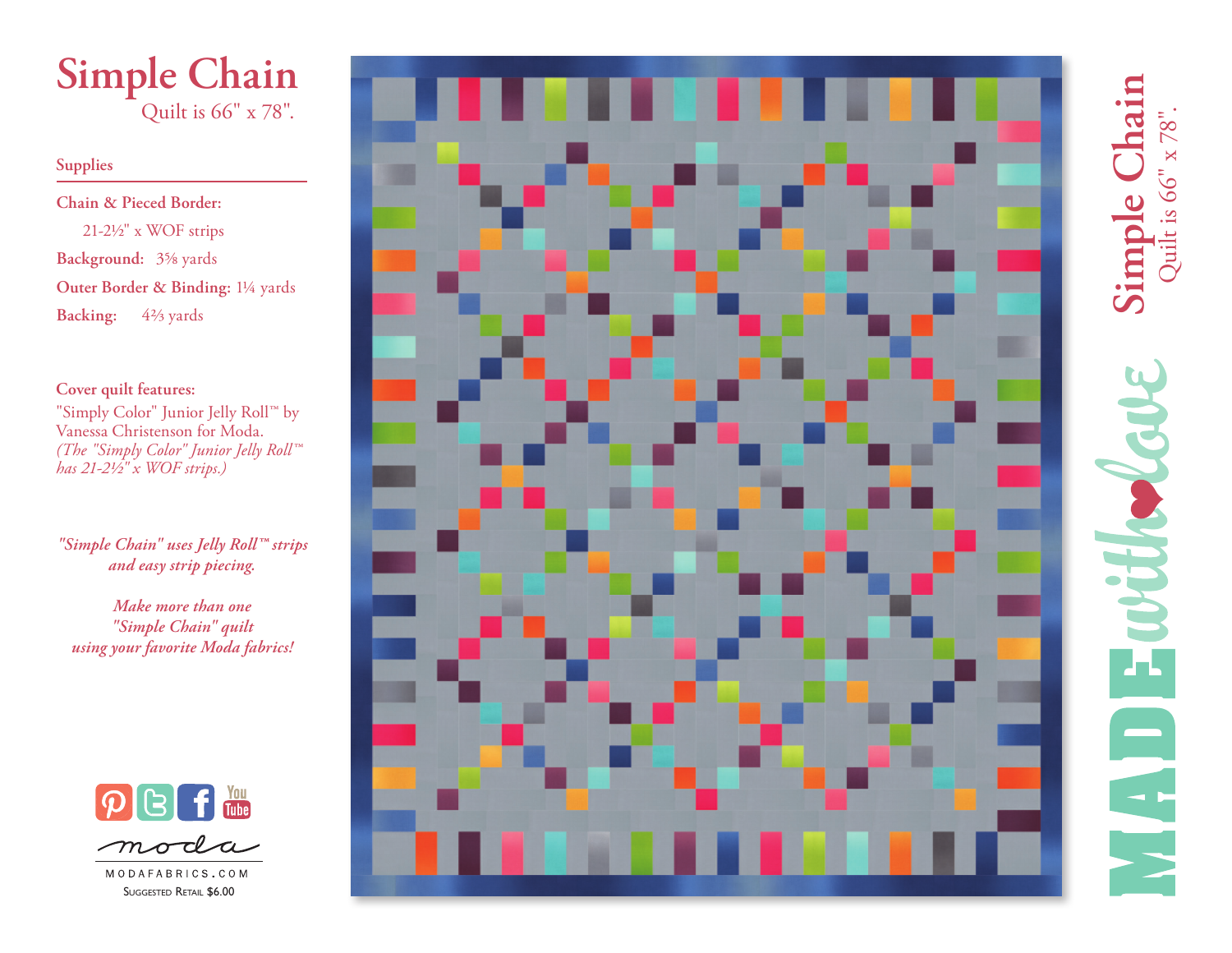# **Simple Chain** Quilt is 66" x 78".

#### **Cutting**

#### **Chain & Pieced Border:**

*Using the 21-2½" x width of fabric strips*: select 7 strips: set aside for the Pieced Border select 13 strips: cut in half (you need 26-2½" x 22" strips) from the remaining strip cut: 4-2½" x 4½" rectangles for the Pieced Border  $6-2\frac{1}{2}$ " x  $2\frac{1}{2}$ " squares for the Sashing

#### **Background:**

4-10½" x width of fabric strips subcut 3-10½" x 22" strips 25-10½" x 2½" rectangles 4-4½" x 4½" squares 5-6½" x width of fabric strips subcut  $5-6\frac{1}{2}$ " x 22" strips 40-6½" x 2½" rectangles 19-2½" x width of fabric strips select 7 strips: set aside for the Pieced Border select 6 strips: cut in half (you need 11-2½" x 22" strips) select 6 strips: sew end to end then cut 2-2½" x 62½" strips (inner border) 2-2½" x 54½" strips (inner border)

## **Outer Border & Binding:**

16-2½" x width of fabric strips select 8 strips: set aside for the Binding select 8 strips: sew end to end then cut 2-2½" x 74½" strips (Outer Border) 2-2½" x 66½" strips (Outer Border)

moda

#### (Use ¼" seams and follow the arrows in the diagrams for pressing directions.) **Construction**

#### 1 **Blocks (use random color placement throughout):**

(A) Sew 1-2½" x 22" Background and 2-2½" x 22" Chain strips together. Make 5 strip sets. Cut into 40-2½" wide units.



(B)Sew 1-2½" x 22" Chain and 2-2½" x 22" Background strips together. Make 3 strip sets. Cut into 20-2½" wide units.



### (C) Join units as shown to make one Nine Patch. Make 20 Nine Patches.



(D)Sew 1-6½" x 22" Background and 2-2½" x 22" Chain strips together. Make 5 strip sets. Cut into 40-2½" wide units.



(E) Join 2-6½" x 2½" Background rectangles, 1-Nine Patch and 2-Block Borders to make a Block. Make 20 Blocks.